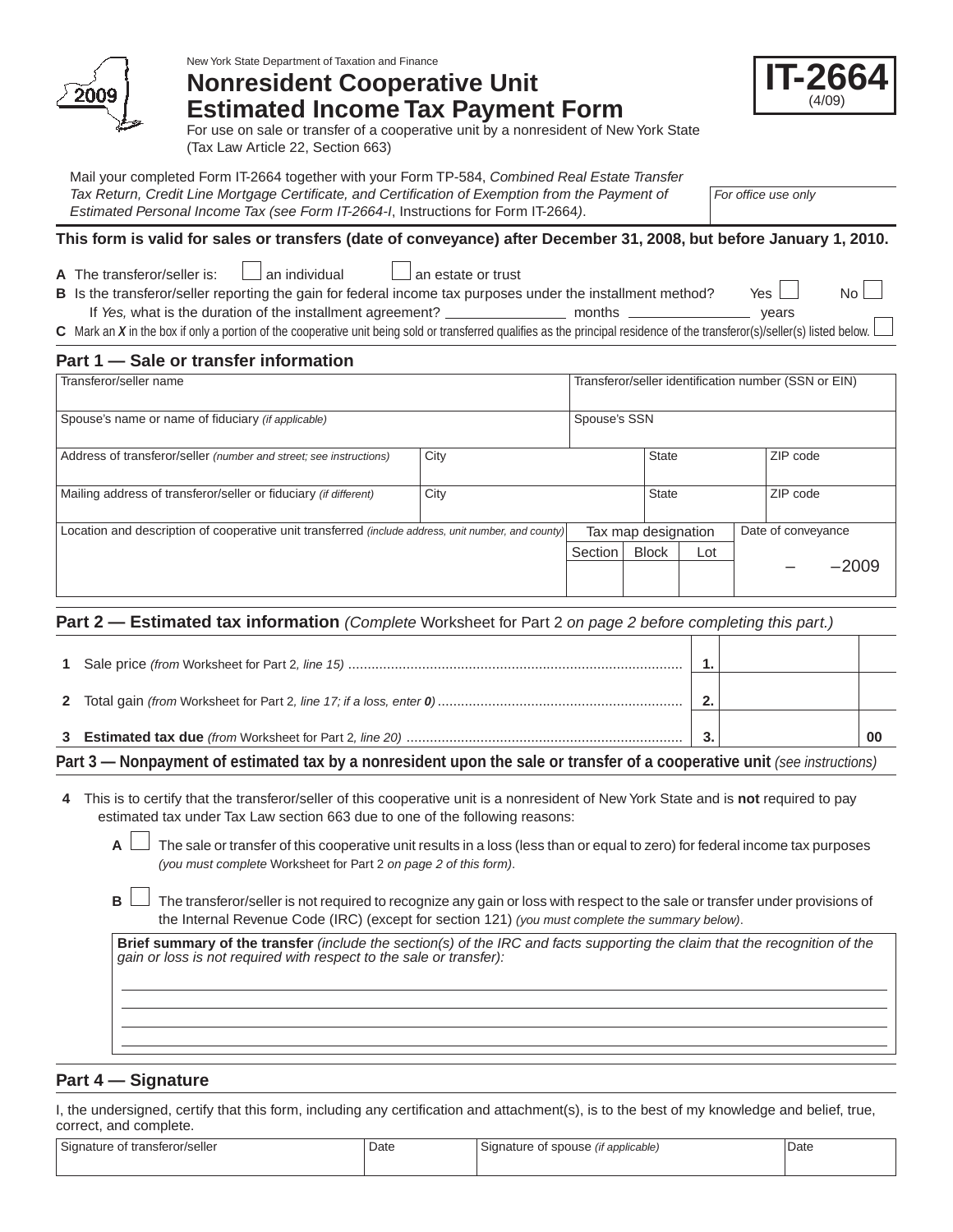## **Worksheet for Part 2**

Use this worksheet to compute your gain or loss on the sale or transfer of the cooperative unit. The gain or loss is computed in the same manner as for federal income tax purposes. For more information, see federal Publication 523, *Selling Your Home*;

#### **Computation of cost or other basis**

|                     |     | 5.  |  |
|---------------------|-----|-----|--|
| Increases to basis: |     |     |  |
|                     | -6. |     |  |
|                     |     |     |  |
|                     | 8.  |     |  |
|                     |     | 9.  |  |
|                     |     | 10. |  |
| Decreases to basis: |     |     |  |
|                     |     |     |  |
| 12 Other (explain)  | 12. |     |  |
|                     |     | 13. |  |
|                     |     | 14. |  |
| Gain or loss        |     |     |  |

|    |                                                                                                                             | 15. |  |
|----|-----------------------------------------------------------------------------------------------------------------------------|-----|--|
|    |                                                                                                                             | 16. |  |
| 17 | Total gain or loss: Subtract line 16 from line 15. If the amount is a gain (greater than zero), enter here, on the          |     |  |
|    | front page, Part 2, line 2, and continue with line 18. If the amount is a loss (less than or equal to zero), enter $\theta$ |     |  |
|    | here, on line 20 below, and on the front page, line 2. Complete Part 2, Part 3, and Form IT-2664-V on page 3.   17.         |     |  |
|    |                                                                                                                             |     |  |

### **Estimated tax due**

| 18 Enter the gain from line 17 (if only a portion of the gain from line 17 is subject to tax, see instructions below)       | 18.1 |       |  |
|-----------------------------------------------------------------------------------------------------------------------------|------|-------|--|
|                                                                                                                             | 19.  | .0897 |  |
| 20 Estimated tax due (Multiply line 18 by line 19, and round to the nearest whole dollar; enter here and on the front page, |      |       |  |
| Part 2, line 3. Complete Form IT-2664-V, Nonresident Cooperative Unit Estimated Income Tax Payment Voucher, on page 3.) 20. |      |       |  |

## **Specific instructions for Worksheet for Part 2**

**Note:** See Form IT-2664-I, *Instructions for Form IT-2664*, for complete instructions.

**Lines 5 through 17 — Multiple transferors/sellers:** Enter the total purchase price, adjustments to basis, and sale price to determine the total gain (or loss). See *Line 18* below for allocation of the gain.

**Line 5 —** Your purchase price of stock shares in a cooperative unit is usually the cost of stock in the cooperative housing corporation, which may include your share of a mortgage on the building owned by the cooperative housing corporation on the date of the purchase of stock interest, if such portion is properly allocable to your cooperative unit and must be paid as a condition of retaining your stock interest in the cooperative housing corporation. This amount must be computed in the same manner as for federal income tax purposes.

**Line 18 —** Enter the gain (or portion of the gain) from line 17 that will be reported on your federal income tax return for 2009.

• **If only a portion of the cooperative unit qualifies as your principal residence,** enter the gain allocated to the portion of the cooperative unit that did **not** qualify as your principal residence and will be reported on your federal income tax return for 2009. Attach a statement to Form IT-2664 showing how you computed the allocation.

• **If two or more persons transfer or sell the cooperative unit,** allocate the total gain on the cooperative unit among the transferors/sellers in the same manner as the gain is allocated for federal income tax purposes. Attach a statement to Form IT-2664 showing each transferor's/seller's name, SSN or EIN, address, and share of the gain.

Publication 544, *Sales and Other Dispositions of Assets*; and Publication 551, *Basis of Assets*. These publications are available on the Internal Revenue Service's Web site at *www.irs.gov*.

- • **If the gain is being reported as an installment sale,** enter the amount of gain that you (and your spouse, if applicable) will be reporting on your 2009 federal income tax return.
- • **A nonresident estate or trust** must enter the amount of the gain, without regard to any distributions, from line 17.

**Line 19 —** When computing tax due on the gain from the transfer or sale of the cooperative unit, you must use the tax rate equal to the highest rate of tax for the tax year as set forth in the Tax Law, section 601. For tax year 2009 that rate is 8.97% (.0897).

**Line 20 —** This is the amount of your required estimated tax payment. Enter this amount on the front page, Part 2, line 3, and as your estimated tax payment on Form IT-2664-V on page 3. You must complete Form IT-2664-V, even if there is no payment of estimated personal income tax due.